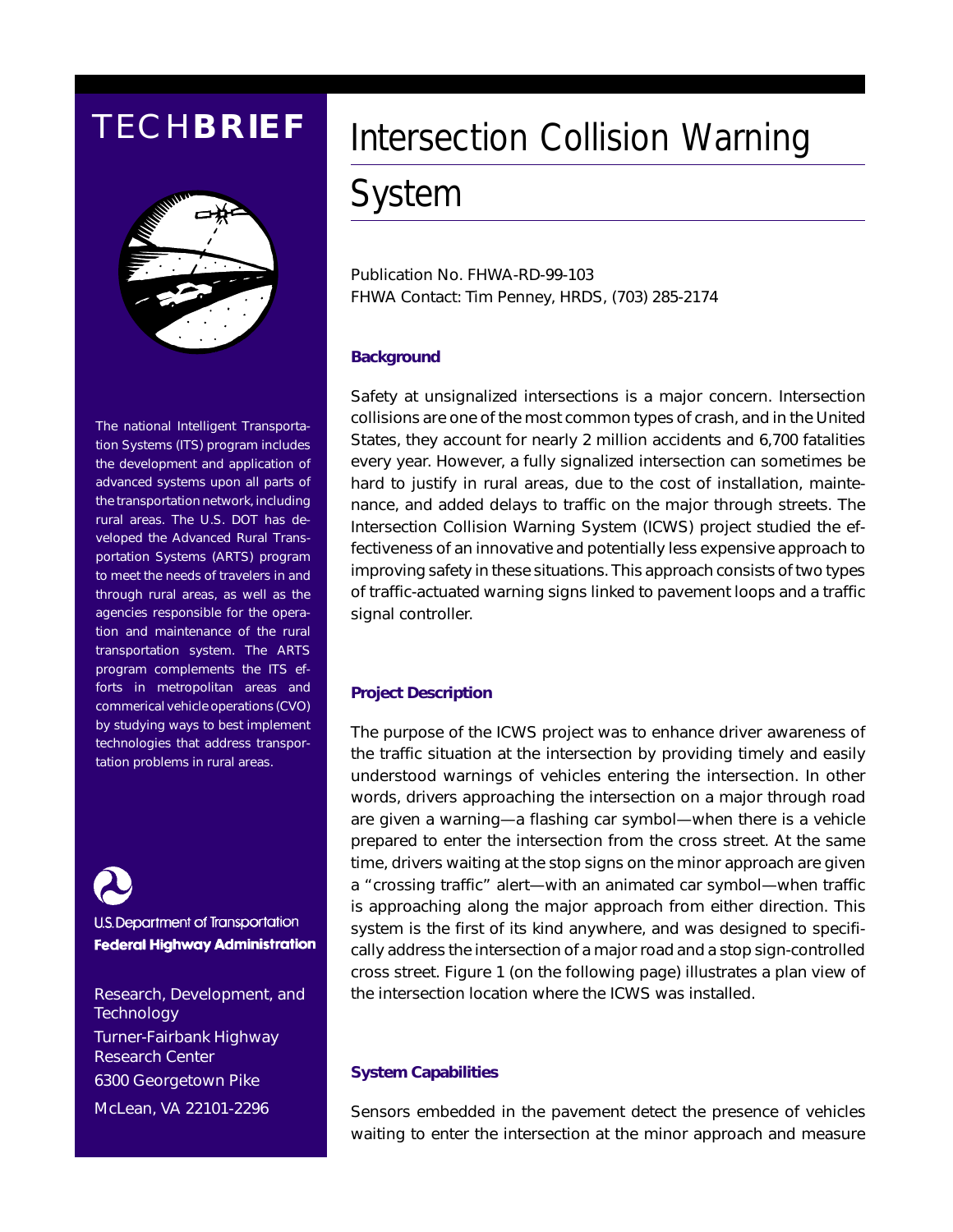

the speed of approaching vehicles on the major approach. The information is collected by a computer controller at the intersection that estimates the various vehicles' arrival times and activates the warning signs accordingly.

#### **Evaluation Approach**

The field study was comprised of a three-phase ("before," "acclimation," and "after") ICWS evaluation

based on observed vehicle behaviors immediately before, immediately after, and 4 months following ICWS installation. Results reported herein are based on a 42-day data sample, comprising approximately 97,000 vehicles traversing the intersection. However, due to the necessity of basing ICWS evaluation results on the affected driver sample (e.g., two competing motorists approaching the intersection at the same time), results were based on a targeted sample comprised of 1,652 vehicles.

Measures of Effectiveness (MOEs) were derived from ICWS operational objectives, specifically addressing vehicle behaviors that the ICWS intends to affect. The analysis applied the MOEs to rural intersection accident-avoidance requirements. Applied MOEs were: (1) drivers' ICWS speed responses in the presence of cross traffic; (2) intersection approach speed reductions; and (3) projected times to collision (PTCs), i.e., the elapsed time to which an approaching vehicle would collide with a vehicle in its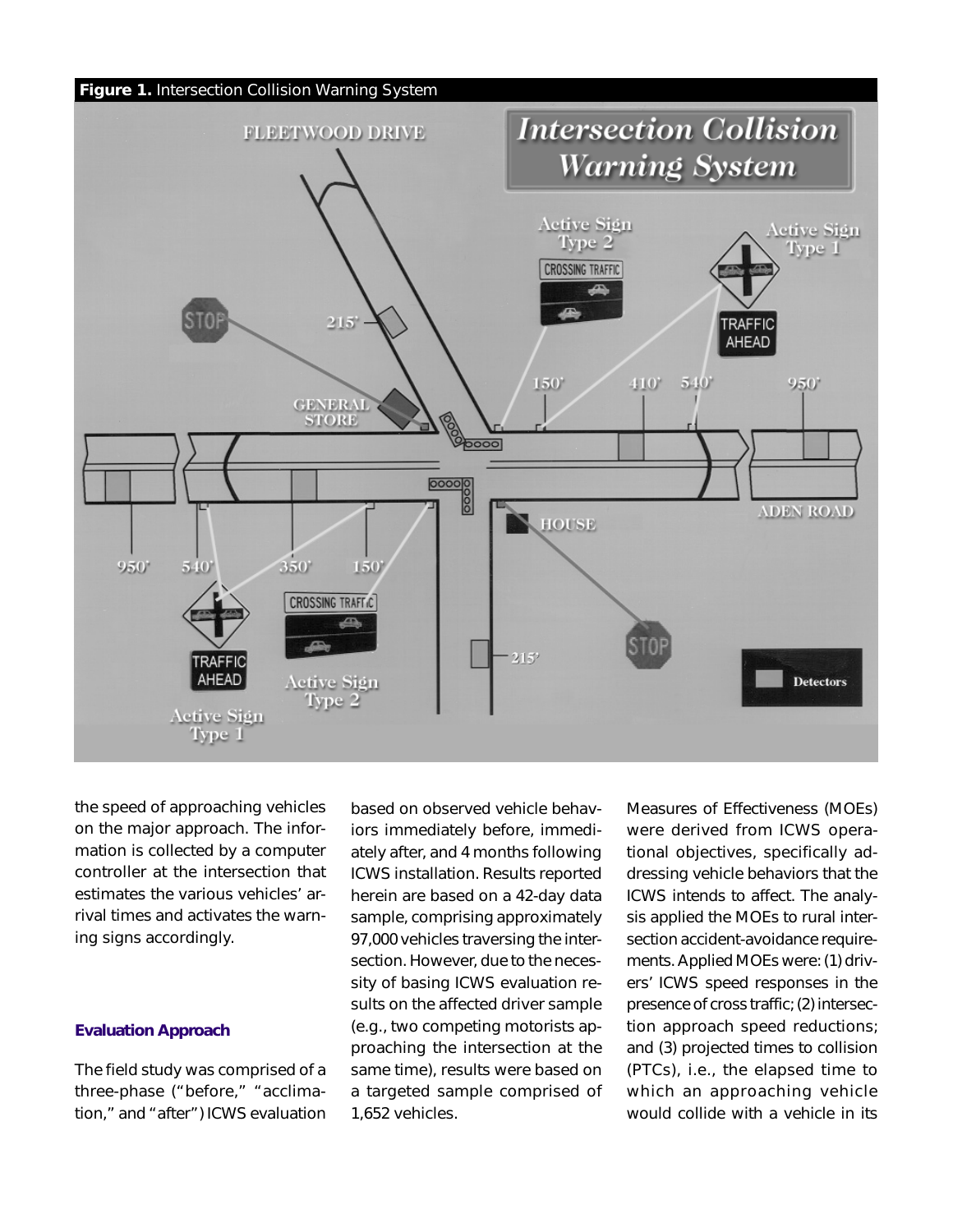path in the absence of timely avoidance response. Human factors (e.g., driver perception-reaction time) accident-avoidance requirements determined critical PTC values that were used in the analysis.

#### **Results**

The data analysis demonstrated that the ICWS had a greater impact on driver behavior on the approach with the shorter sight distance. Specific findings were as follows:

- Lower intersection approach speeds were observed following installation and 4-month operation of the ICWS.
- The vehicle group exhibiting the shortest 10th percentile PTCs (i.e., those at greatest risk of collision) during the "before" condition averaged longer PTCs and lower inter-

section approach speeds during the "acclimation" (i.e., immediately following installation) and "after" periods.

• Targeted high-speed vehicle groups (i.e., 72.4-km/h and 88.5-km/h [45-mi/h and 55-mi/ h] violators) demonstrated initial novelty-effect ICWS speed reductions that were not generally sustained 4 months following ICWS installation. However, fewer speed violators in both groups exhibited critically short PTCs (i.e., indicating reduced rural intersection accident potential) in the presence of cross traffic during the "after" study period.

#### **Measures of Effectiveness**

1. Sign Response Speed— Measured vehicle-specific speeds at the intermediate loop detectors for eastbound and westbound traffic. The positioning of these loops, i.e., approximately 39.6 and 42.7 m (130 and 140 ft) beyond the activated signs, and 106.7 and 125.0 m (350 and 410 ft) in advance of the intersection, allowed motorists to react to the "Traffic Ahead" sign's message/activation and understand their proximity to the intersection.

- 2. Intersection Arrival Speed— Measured vehicle-specific speeds at the intersection loop detectors for eastbound and westbound traffic. These loops were placed within the intersection approaches and reflect intersection arrival speeds.
- 3. First Speed Reduction— Measured vehicle-specific speeds at the intersection loop

| Table 1. "Before" versus "after" period MOE differences (speed is given in mi/h and time in seconds). |                              |             |                    |                             |             |                                       |
|-------------------------------------------------------------------------------------------------------|------------------------------|-------------|--------------------|-----------------------------|-------------|---------------------------------------|
| <b>Measure of Effectiveness</b>                                                                       | <b>Before Period (N=561)</b> |             |                    | <b>After Period (N=424)</b> |             |                                       |
|                                                                                                       | 5th<br>Percentile            | <b>Mean</b> | 95th<br>Percentile | 5th<br>Percentile           | <b>Mean</b> | 95 <sub>th</sub><br><b>Percentile</b> |
| 1. Sign Response Speed                                                                                | 36                           | 44.8        | 54                 | 34                          | 44.3        | 53                                    |
| 2. Intersection Arrival Speed                                                                         | 31                           | 41.4        | 51                 | 27                          | $40.0*$     | 51                                    |
| 3. First Speed Reduction                                                                              | $-3.0$                       | 3.2         | 10                 | $-3.0$                      | $4.7*$      | 12                                    |
| 4. Second Speed Reduction                                                                             | $-3.0$                       | 3.4         | 10                 | $-2.0$                      | $4.3*$      | 11                                    |
| 5. Overall Speed Reduction                                                                            | $\boldsymbol{0}$             | 6.7         | 17                 | $\mathbf 0$                 | $9.0*$      | 11.8                                  |
| 6. Projected Times to Collision                                                                       | 3.4                          | 7.8         | 12.1               | 3.0                         | 7.7         |                                       |

 $*$  = Significant difference, <0.01

1 mi/h = 1.61 km/h